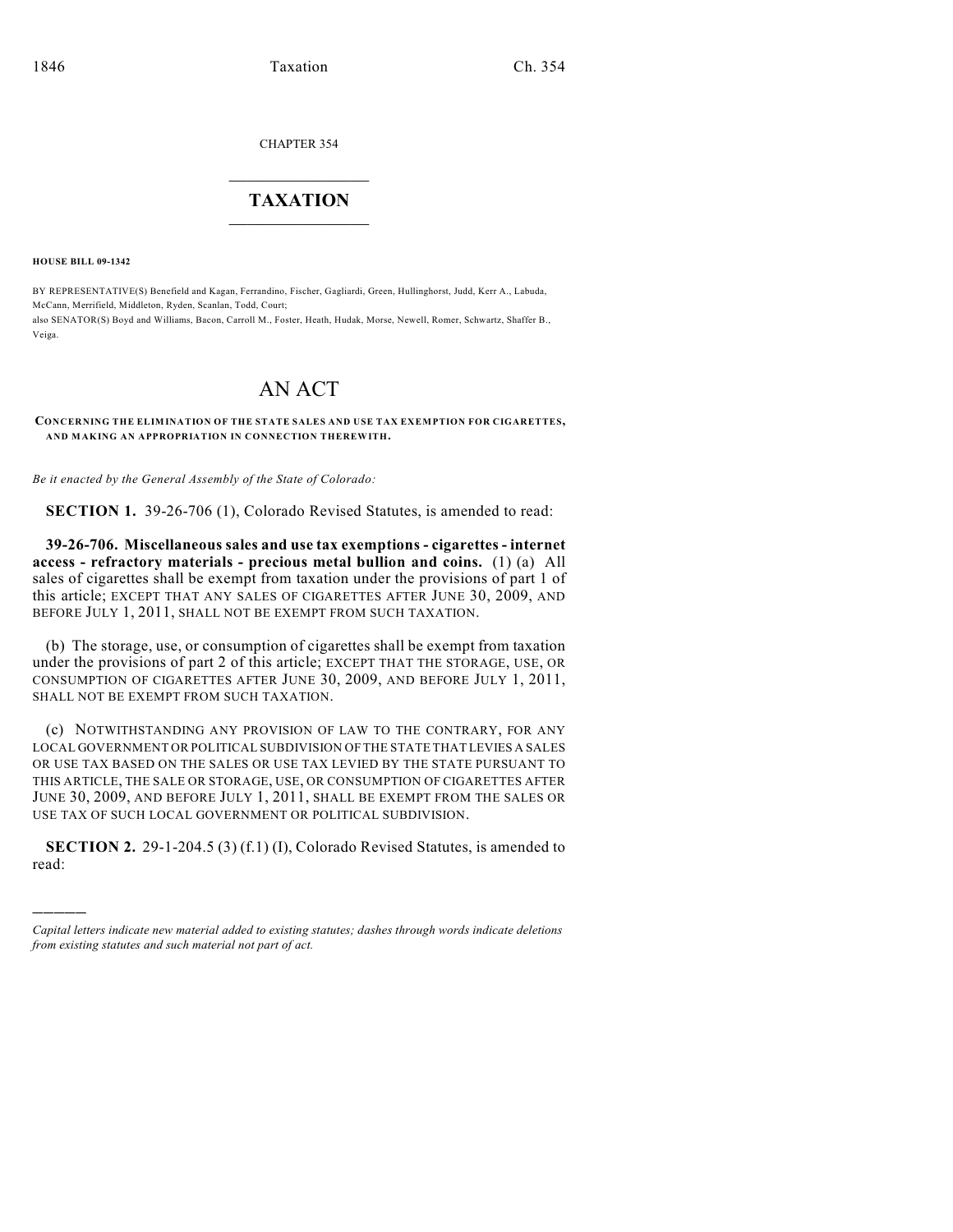#### **29-1-204.5. Establishment of multijurisdictional housing authorities.** (3) The general powers of such authority shall include the following powers:

(f.1) (I) Subject to the provisions of subsection (7.5) of this section, to levy, in all of the area within the boundaries of the authority, a sales or use tax, or both, at a rate not to exceed one percent, upon every transaction or other incident with respect to which a sales or use tax is levied by the state, EXCLUDING THE SALE OR USE OF CIGARETTES. The tax imposed pursuant to this paragraph  $(f, 1)$  is in addition to any other sales or use tax imposed pursuant to law. The executive director of the department of revenue shall collect, administer, and enforce the sales or use tax, to the extent feasible, in the manner provided in section 29-2-106. However, the executive director shall not begin the collection, administration, and enforcement of a sales and use tax until such time as the financial officer of the authority and the executive director have agreed on all necessary matters pursuant to subparagraph (III) of paragraph (e) of subsection (2) of this section. The executive director shall begin the collection, administration, and enforcement of a sales and use tax on a date mutually agreeable to the department of revenue and the authority.

**SECTION 3.** 29-2-105, Colorado Revised Statutes, is amended BY THE ADDITION OF A NEW SUBSECTION to read:

**29-2-105. Contents of sales tax ordinances and proposals.** (9) NOTWITHSTANDING ANY PROVISION OF THIS SECTION TO THE CONTRARY, SALES OF CIGARETTES SHALL BE EXEMPT FROM A TOWN, CITY, COUNTY, OR CITY AND COUNTY SALES TAX THAT IS CREATED PURSUANT TO THE AUTHORITY SET FORTH IN THIS ARTICLE.

**SECTION 4.** The introductory portion to 32-1-1003 (5), Colorado Revised Statutes, is amended to read:

**32-1-1003. Health service districts - additional powers.** (5) Any health service district that is created pursuant to this article shall have the power, upon approval by the eligible electors of the district, to levy and collect a uniform sales tax throughout the entire geographic area of the district upon every transaction or other incident with respect to which a sales tax is levied by the state pursuant to the provisions of article 26 of title 39, C.R.S., EXCLUDING THE SALE OF CIGARETTES, subject to the following provisions:

**SECTION 5.** The introductory portion to 32-1-1003.5 (5), Colorado Revised Statutes, is amended to read:

**32-1-1003.5. Health assurance districts - additional powers - legislative declaration - definitions.** (5) Any health assurance district that is created pursuant to this article shall have the power, upon approval by the eligible electors of the district, to levy and collect a uniform sales tax throughout the entire geographic area of the district upon every transaction or other incident with respect to which a sales tax is levied by the state pursuant to the provisions of article 26 of title 39, C.R.S., EXCLUDING THE SALE OF CIGARETTES, subject to the following provisions:

**SECTION 6.** 32-9-119 (2) (a), Colorado Revised Statutes, is amended BY THE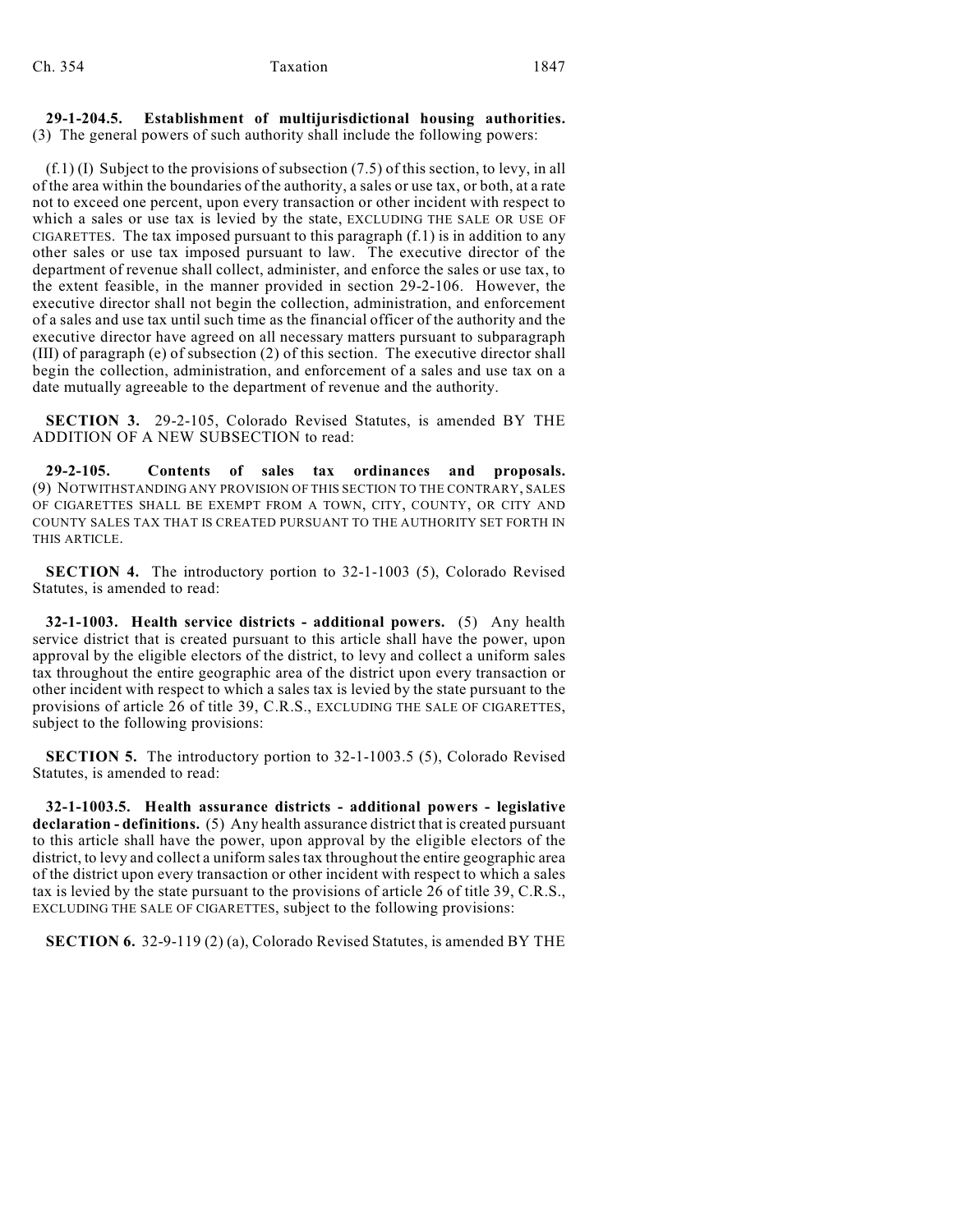## ADDITION OF A NEW SUBPARAGRAPH to read:

**32-9-119. Additional powers of district.** (2) (a) To provide revenue to finance the operations of the district, to defray the cost of construction of capital improvements and acquisition of capital equipment, and to pay the interest and principal on securities of the district, the board, for and on behalf of the district after approval by election held pursuant to articles 1 to 13 of title 1, C.R.S., shall have the power to levy uniformly throughout the district a sales tax at the rate of six-tenths of one percent, or at the rate of one percent if approved by the eligible electors of the district in accordance with section 32-9-119.4, upon every transaction or other incident with respect to which a sales tax is now levied by the state, pursuant to the provisions of article 26 of title 39, C.R.S.; except that:

(III) THE SALE OF CIGARETTES SHALL BE EXEMPT FROM SUCH SALES TAX.

**SECTION 7.** 32-13-105 (5) (a), Colorado Revised Statutes, is amended to read:

**32-13-105. Authorizing elections.** (5) (a) For purposes of complying with the provisions of section 20 (4) of article X of the state constitution and upon proper submittal of a valid initiative petition to or upon the adoption of a resolution by the board of the district created in section 32-13-104, the district may submit to the registered electors within the geographical boundaries of the district, at a general election or an election held on the first Tuesday in November of an odd-numbered year, the question of whether the district shall be authorized to continue the levy and collection of the aggregate one-tenth of one percent sales and use tax as specified in paragraph (a) of subsection (4) of this section, as modified pursuant to subparagraphs (I), (II), and (III) of this paragraph (a), for a period of twelve years from the date upon which the authority of the district to levy and collect the sales and use taxes is scheduled to expire, as follows:

(I) A uniform sales and use tax throughout said geographical area at a rate of six hundred fifty-five ten-thousandths of one percent for total annual revenues collected by the district up to and including thirty-eight million dollars and at a rate of sixty-four one-thousandths of one percent after total annual revenues collected by the district exceed thirty-eight million dollars, upon every transaction or other incident with respect to which a sales and use tax is levied by the state, pursuant to the provisions of article 26 of title 39, C.R.S.; except that such sales and use tax SHALL NOT BE LEVIED ON THE SALE OR USE OF CIGARETTES AND shall be levied on purchases of machinery or machine tools that are otherwise exempt pursuant to section 39-26-709 (1), C.R.S., to the extent such purchases are subject to a sales and use tax levied by the regional transportation district pursuant to section 29-2-105 (1) (d), C.R.S., to be distributed to the Denver museum of nature and science, the Denver zoological gardens, the Denver art museum, the Denver botanical gardens, and the Denver center for the performing arts pursuant to the provisions of section 32-13-107 (3) (a);

(II) A uniform sales and use tax throughout said geographical area at a rate of twenty-one one-thousandths of one percent for total annual revenues collected by the district up to and including thirty-eight million dollars and at a rate of twenty-two one-thousandths of one percent after total annual revenues collected by the district exceed thirty-eight million dollars, upon every transaction or other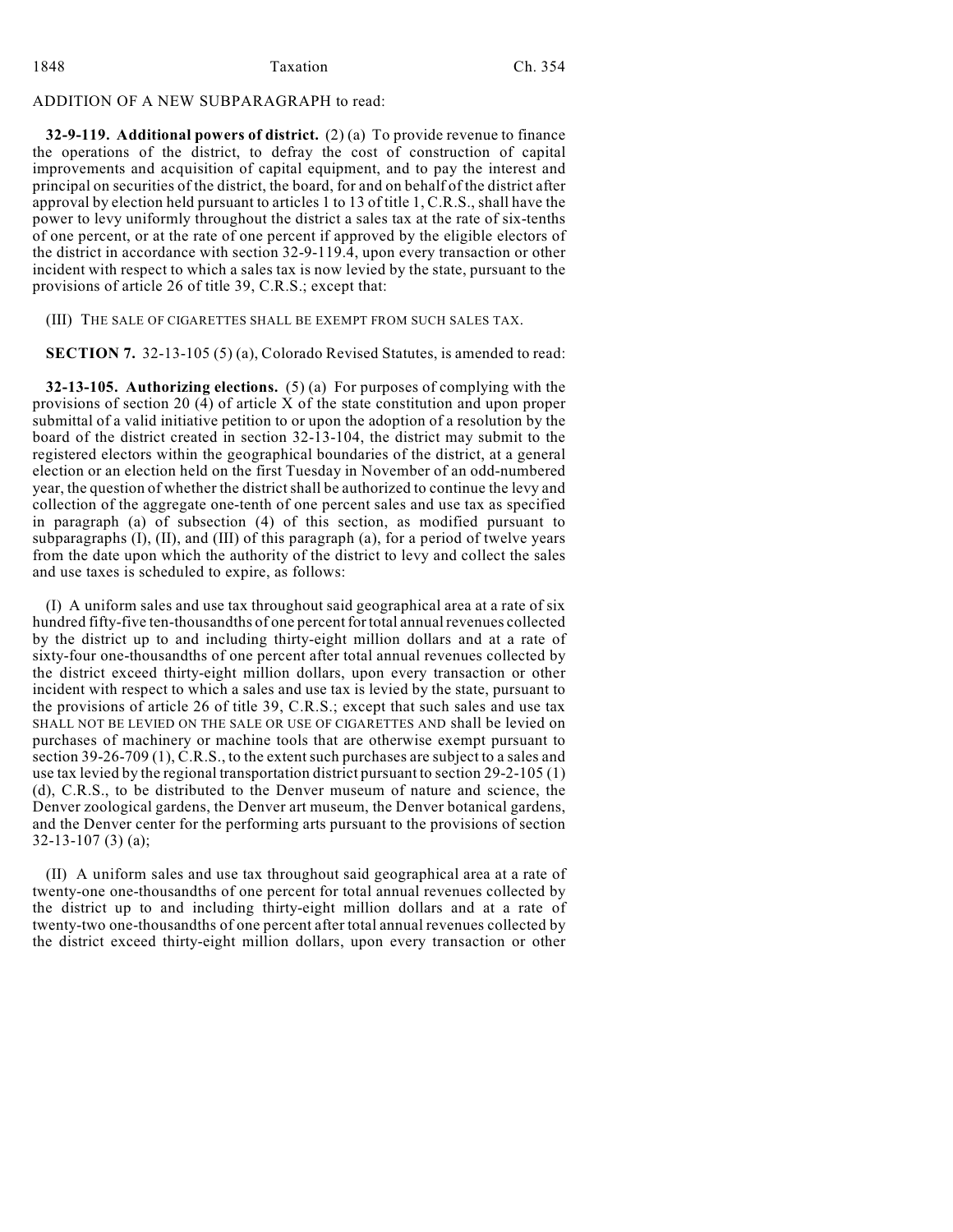## Ch. 354 Taxation 1849

incident with respect to which a sales and use tax is levied by the state, pursuant to the provisions of article 26 of title 39, C.R.S.; except that such sales and use tax SHALL NOT BE LEVIED ON THE SALE OR USE OF CIGARETTES AND shall be levied on purchases of machinery or machine tools that are otherwise exempt pursuant to section 39-26-709 (1), C.R.S., to the extent such purchases are subject to a sales and use tax levied by the regional transportation district pursuant to section 29-2-105 (1) (d), C.R.S., to be distributed to scientific and cultural facilities pursuant to the provisions of section 32-13-107 (3) (b);

(III) A uniform sales and use tax throughout said geographical area at a rate of one hundred thirty-five ten-thousandths of one percent for total annual revenues collected by the district up to and including thirty-eight million dollars and at a rate of fourteen one-thousandths of one percent after total annual revenues collected by the district exceed thirty-eight million dollars, upon every transaction or other incident with respect to which a sales and use tax is levied by the state, pursuant to the provisions of article 26 of title 39, C.R.S.; except that such sales and use tax SHALL NOT BE LEVIED ON THE SALE OR USE OF CIGARETTES AND shall be levied on purchases of machinery or machine tools that are otherwise exempt pursuant to section 39-26-709 (1), C.R.S., to the extent such purchases are subject to a sales and use tax levied by the regional transportation district pursuant to section 29-2-105 (1) (d), C.R.S., to be distributed to scientific and cultural facilities pursuant to the provisions of section 32-13-107 (3) (c).

**SECTION 8.** The introductory portion to 32-13-107 (1) (a), Colorado Revised Statutes, is amended to read:

**32-13-107. Sales and use tax imposed - collection - administration of tax use.** (1) (a) Except as otherwise provided in paragraph (b) of this subsection (1), upon the approval of the registered electors pursuant to the provisions of section 32-13-105, the board shall have the power to levy such uniform sales and use taxes throughout the district created in section 32-13-104 upon every transaction or other incident with respect to which a sales and use tax is levied by the state, pursuant to the provisions of article 26 of title 39, C.R.S.; except that such sales and use tax SHALL NOT BE LEVIED THE ON SALE OR USE OF CIGARETTES AND shall be levied on:

**SECTION 9.** The introductory portion to 32-14-114 (1), Colorado Revised Statutes, is amended to read:

**32-14-114. Sales tax imposed - collection - administration of tax discontinuance.** (1) Upon the approval of the registered electors pursuant to the provisions of section 32-14-105 and upon the granting of a major league baseball franchise by major league baseball to be located in the district, the board shall have the power to levy such uniform sales tax for a period not to exceed twenty years throughout the district created in section 32-14-104 upon every transaction or other incident with respect to which a sales tax is levied by the state, pursuant to the provisions of article 26 of title 39, C.R.S.; except that such sales tax SHALL NOT BE LEVIED ON THE SALE OF CIGARETTES AND shall be levied on:

**SECTION 10.** The introductory portion to 32-15-110 (1), Colorado Revised Statutes, is amended to read: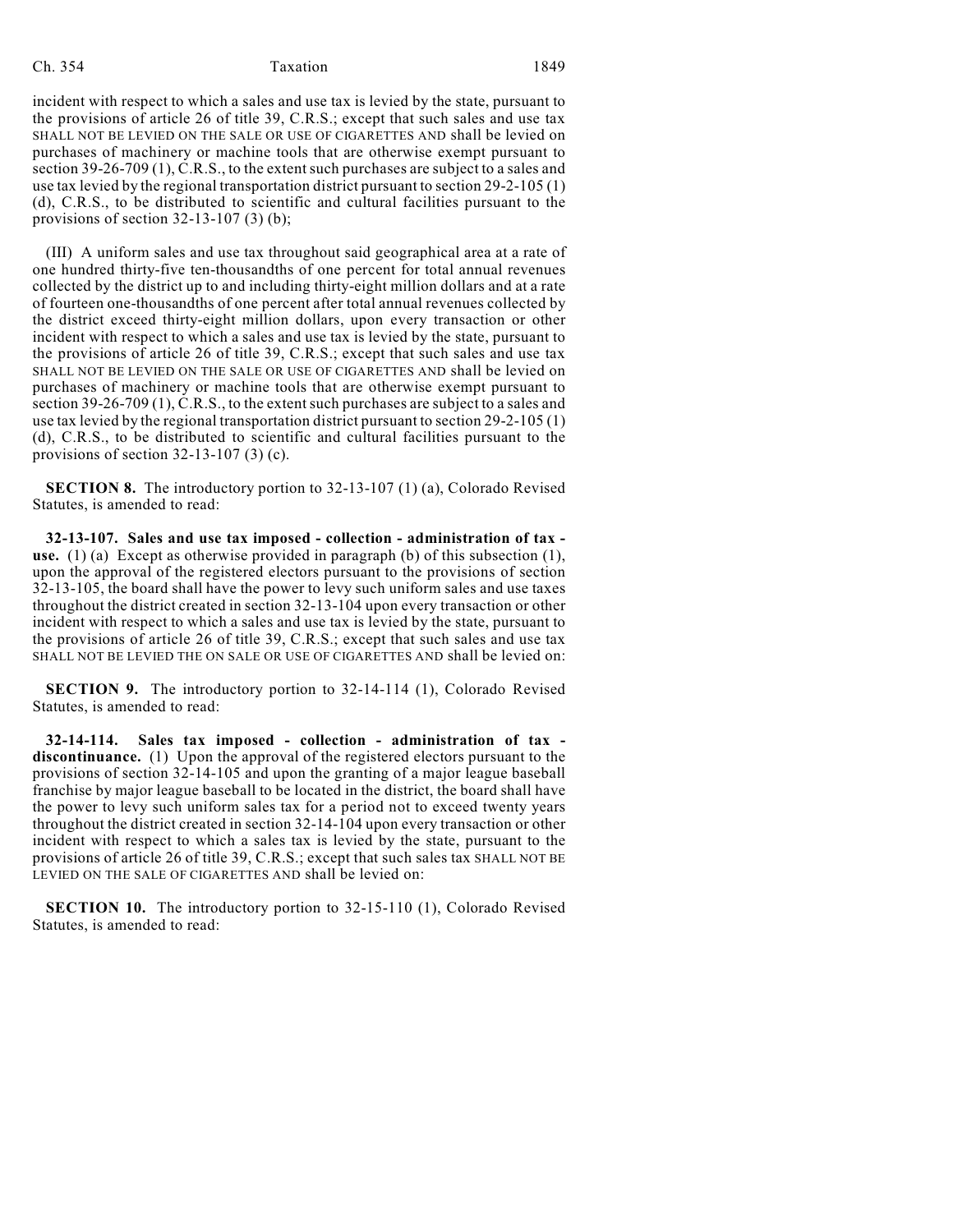#### 1850 Taxation Ch. 354

**32-15-110. Sales tax imposed - collection - administration of tax discontinuance.** (1) Upon the approval of the registered electors pursuant to the provisions of section 32-15-107, the board shall have the power to levy such uniform sales tax upon the adoption of a resolution for a period commencing after the termination of the sales tax levied and collected by the Denver metropolitan major league baseball stadium district pursuant to section 32-14-105 and continuing for a period not to extend beyond January 1, 2012, throughout the district created in section 32-15-104 upon every transaction or other incident with respect to which a sales tax is levied by the state, pursuant to the provisions of article 26 of title 39, C.R.S.; except that such sales tax SHALL NOT BE LEVIED ON THE SALE OF CIGARETTES AND shall be levied on:

**SECTION 11.** 32-17-112, Colorado Revised Statutes, is amended to read:

**32-17-112. Financial powers.** Notwithstanding the provisions of section 32-1-1101 (1) (a), a mental health care service district created pursuant to this article shall not be authorized to levy and collect ad valorem taxes. Such district shall have all other financial powers described in section 32-1-1101. The district shall also have the power, upon voter approval, to levy and collect a uniform sales tax throughout the entire geographical area of the district at a rate not to exceed one-fourth of one percent upon every transaction or other incident with respect to which a sales tax is levied by the state pursuant to the provisions of article 26 of title 39, C.R.S.; EXCEPT THAT SUCH SALES TAX SHALL NOT BE LEVIED ON THE SALE OF CIGARETTES. Any sales tax authorized pursuant to this section shall be levied and collected as provided in section 32-17-113.

**SECTION 12.** 32-17-113 (1) (c) (I) and (1) (c) (II) (B), Colorado Revised Statutes, are amended, and the said  $32-17-113$  (1) (c) is further amended BY THE ADDITION OF A NEW SUBPARAGRAPH, to read:

**32-17-113. Sales tax imposed - collection - administration of tax.** (1) (c) The sales tax imposed pursuant to paragraph (a) of this subsection (1) shall not be levied on:

(I) The sale of tangible personal property delivered by a retailer or a retailer's agent or to a common carrier for delivery to a destination outside the district; and

(II) The sale of tangible personal property on which a specific ownership tax has been paid or is payable when such sale meets the following conditions:

(B) The personal property is registered or required to be registered outside the geographical boundaries of the district under the laws of this state; AND

(III) THE SALE OF CIGARETTES.

**SECTION 13.** 32-18-107 (1), Colorado Revised Statutes, is amended to read:

**32-18-107. Sales tax - collection - administration.** (1) Upon the approval of the eligible electors in the district at an election held in accordance with section 20 of article X of the state constitution and part 8 of article 1 of this title, the district shall have the power to levy a uniform sales tax throughout the entire geographical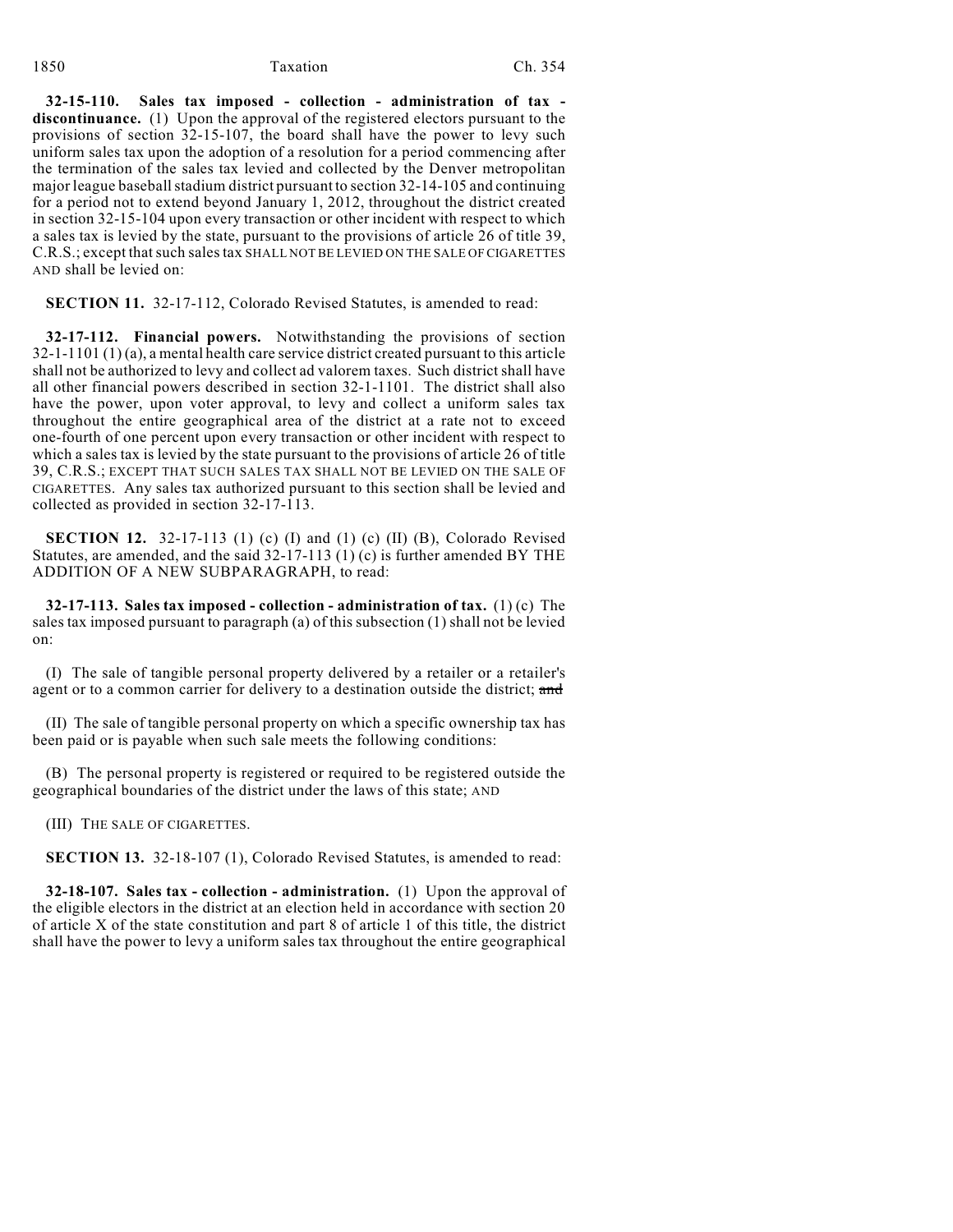### Ch. 354 Taxation 1851

area of the district upon every transaction or other incident with respect to which a sales tax is levied by the state pursuant to the provisions of article 26 of title 39, C.R.S.; EXCEPT THAT SUCH SALES TAX SHALL NOT BE LEVIED ON THE SALE OF CIGARETTES. A sales tax levied by a district shall take effect on either January 1 or July 1 of the year specified in the ballot issue submitted to the eligible electors of the district.

**SECTION 14.** 32-19-111, Colorado Revised Statutes, is amended to read:

**32-19-111. Financial powers.** Any district created pursuant to this article shall have all of the financial powers described in section 32-1-1101; except that the levy and collection of ad valorem taxes shall be subject to the provisions of section 32-19-115. The district shall also have the power, upon voter approval, to levy and collect a uniform sales tax throughout the entire geographical area of the district upon every transaction or other incident with respect to which a sales tax is levied by the state pursuant to the provisions of article 26 of title 39, C.R.S.; EXCEPT THAT SUCH SALES TAX SHALL NOT BE LEVIED ON THE SALE OF CIGARETTES. Any sales tax authorized pursuant to this section shall be levied and collected as provided in section 32-19-112.

**SECTION 15.** 32-19-112 (1) (a), Colorado Revised Statutes, is amended to read:

**32-19-112. Sales tax imposed - collection - administration of tax.** (1) (a) Upon the approval of the eligible electors in the district at an election held in accordance with section 20 of article X of the state constitution and part 8 of article 1 of this title, the district shall have the power to levy a uniform sales tax throughout the entire geographical area of the district upon every transaction or other incident with respect to which a sales tax is levied by the state pursuant to the provisions of article 26 of title 39, C.R.S.; EXCEPT THAT SUCH SALES TAX SHALL NOT BE LEVIED ON THE SALE OF CIGARETTES.

**SECTION 16.** 43-4-605 (1) (j) (II), Colorado Revised Statutes, is amended to read:

**43-4-605. Powers of the authority - inclusion or exclusion of property determination of regional transportation system alignment - fund created.** (1) (i) (II) A sales or use tax, or both, levied pursuant to subparagraph (I) of this paragraph (j) shall not be levied on the sale of tangible personal property:

(A) Delivered by a retailer or a retailer's agent or to a common carrier for delivery to a destination outside the authority;  $\sigma r$ 

(B) Upon which specific ownership tax has been paid or is payable if the purchaser resides outside the boundaries of the authority or the purchaser's principal place of business is outside the boundaries of the authority and if the personal property is registered or required to be registered outside the boundaries of the authority; OR

(C) WHERE SUCH TANGIBLE PERSONAL PROPERTY IS A CIGARETTE.

**SECTION 17. Appropriation.** (1) In addition to any other appropriation, there